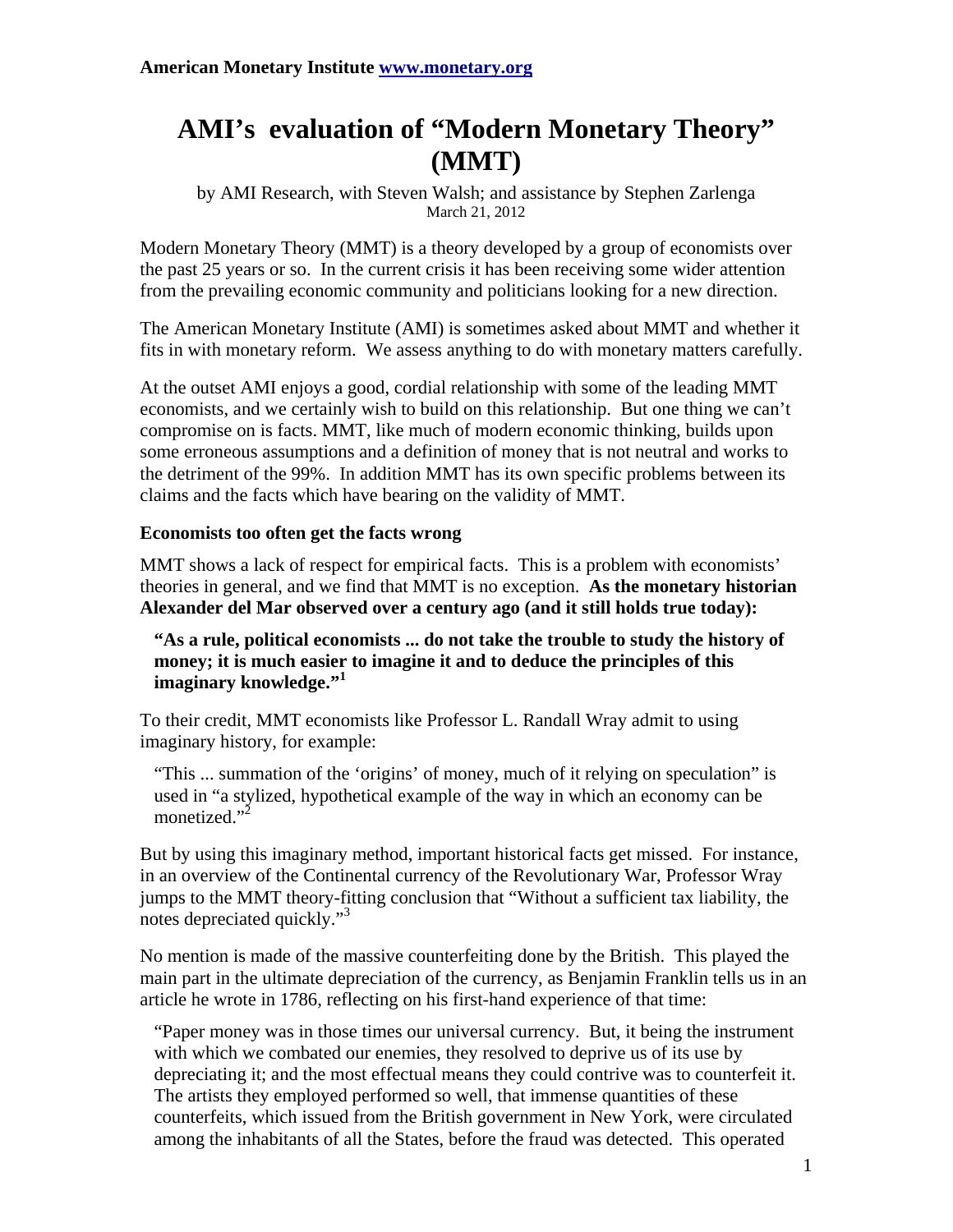considerably in depreciating the whole mass, first, by the vast additional quantity, and next by the uncertainty in distinguishing the true from the false; and the depreciation was a loss to all and the ruin of many. It is true our enemies gained a vast deal of our property by the operation; but it did not go into the hands of our particular creditors; so their demands still subsisted, and we were still abused *for not paying our debts!*" 4

For its part, the Continental Congress maintained an excellent record: \$200 million notes were authorized, and about \$200 million were put in circulation at any one time (and about \$48 million damaged notes were replaced).<sup>5</sup>

This example highlights the poor methodology which is at the root of MMT's problems: it's extremely bad practice of selectively taking pieces of history out of context and then using them as a prop to give their pre-conceived ideas the appearance of legitimacy, when they are in fact baseless.

Not that MMT is alone in doing this, the mainstream high school textbook, Economics: Principles in Action (published by Pearson, 2007, p. 248) written by Arthur O'Sullivan and Steven M. Sheffrin, perpetuates this same misunderstanding of the American Revolution. What is happening here is that these stories put in people's minds that government is incapable of handling monetary affairs, specifically, the supply of money. History shows that ancient governments, the American colonies and the United States government were quite capable of running their monetary systems in a healthy and fairer way than today's system.

#### **MMT misuses terms**

MMT stretches and twists the meaning of words beyond normal usage; for example, Wray says:

"We say that fiat money is a government liability. For what is the government liable? To accept its money in payment of taxes."6

Normally people think of a liability as being something owed and due. Money need not be something owed and due, *it's what we use to pay something owed and due*. To call money a liability ignores the nature and properties of money. It removes the concept of money and substitutes a concept of debt in its place.

#### **MMT mis-defines money as debt**

Poor methodology and misuse of terms leads MMT to mis-define money as debt; e.g., Wray says: "*Fiat money* will be defined as ... nothing more than a debt."7

But money and debt are two different things, that is why we have different words for them. We pay our debts *with* money.

If money is defined as a debt, it artificially places an unnecessary burden of debt on the whole of society. It turns the positive real net worth of all we produce into a financial negative instead of positive. In effect, it artificially places financial claims on all of our achievements and progress, thus denying us full benefit and enjoyment of all we create.

While most money in the U.S. mis-designed system is really debt, put into circulation by banks when they make loans, it is a huge error to then define the "nature" of money as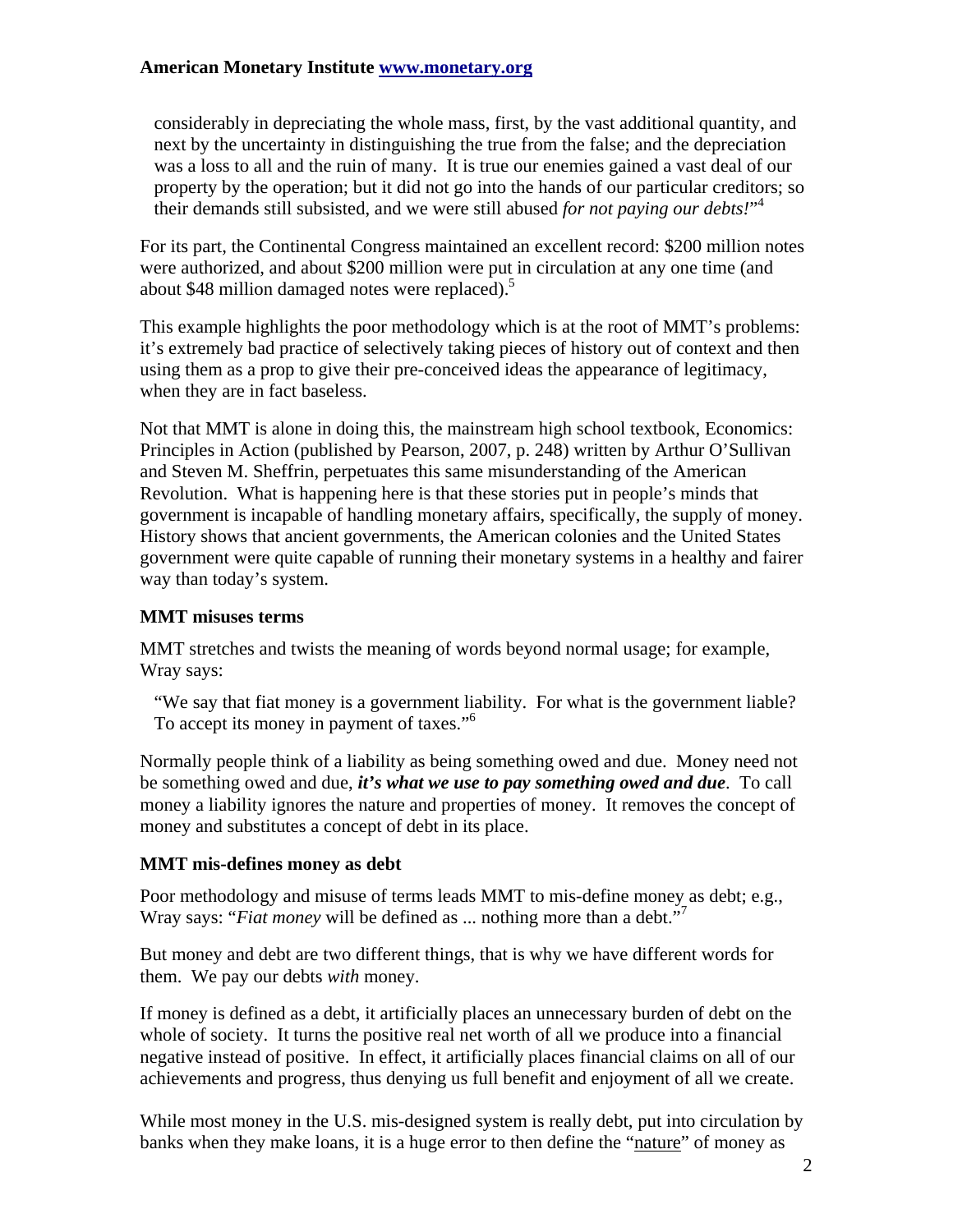debt. That mistake would render it impossible to redesign the system in a just and sustainable way.

The AMI considers the concept and definition of money as the most critical factor in determining whether a society's money system functions in a just and sustainable way. How money is defined determines who controls the money system, and whoever controls the money system will dominate the whole society. For instance:

- If money is defined as wealth (e.g., commodities like gold and silver by weight), as Adam Smith did, then the wealthy will control not only their own wealth, but the money system and thus the whole society as well.
- If money is defined as credit or debt, as MMT and most economists now do, those who dominate credit (the banks) will control society's monetary mechanism – and we know from experience they will misuse it to create bubbles, until the whole system crashes.
- If money is defined as an abstract legal power of society, as the Constitution does, then the money system is placed under our constitutional system of checks and balances to work justly and sustainably for the whole society, not for only a privileged part of it.

The AMI uses the following concept of money:

Money's essence (apart from whatever is used to signify it) is an abstract social power, embodied in law, as an unconditional means of payment.

## **Some particulars about MMT**

Now we'll look at some of what MMT claims and compare it with the facts. Then we'll look at where MMT got its ideas from, what that means, and suggest how MMT can fix these errors.

# **MMT makes these specific claims about the present monetary system:**

- 1. government creates money when it spends, and can create as much as society wants;
- 2. taxes aren't used for government spending, and are "literally burned" instead;
- 3. government bonds aren't used for government spending either, but to help the Fed;
- 4. right now, government can create money for full employment and price stability.

# **MMT confuses its theory for facts**

We'll take some quotes from MMT literature related to these claims and show that there are serious problems with them. We then take some of MMT's own contradictory quotes which seem to admit this.

#### **1. Does government create money when it spends (as much as we want)? - No**

Wray says "Government expenditure will generate coins, notes or bank reserves"<sup>8</sup> and "Government spending is constrained only by ... the public's desire for money."<sup>9</sup>

In fact, according to official sources, the creation and issuance of coins, notes and bank reserves is unrelated to government expenditure. All coins and notes are issued to the public through banks, and all bank reserves are originally created by the Fed for banks.<sup>10</sup> Government expenditure merely transfers (previous) bank reserves back to banks.<sup>11</sup>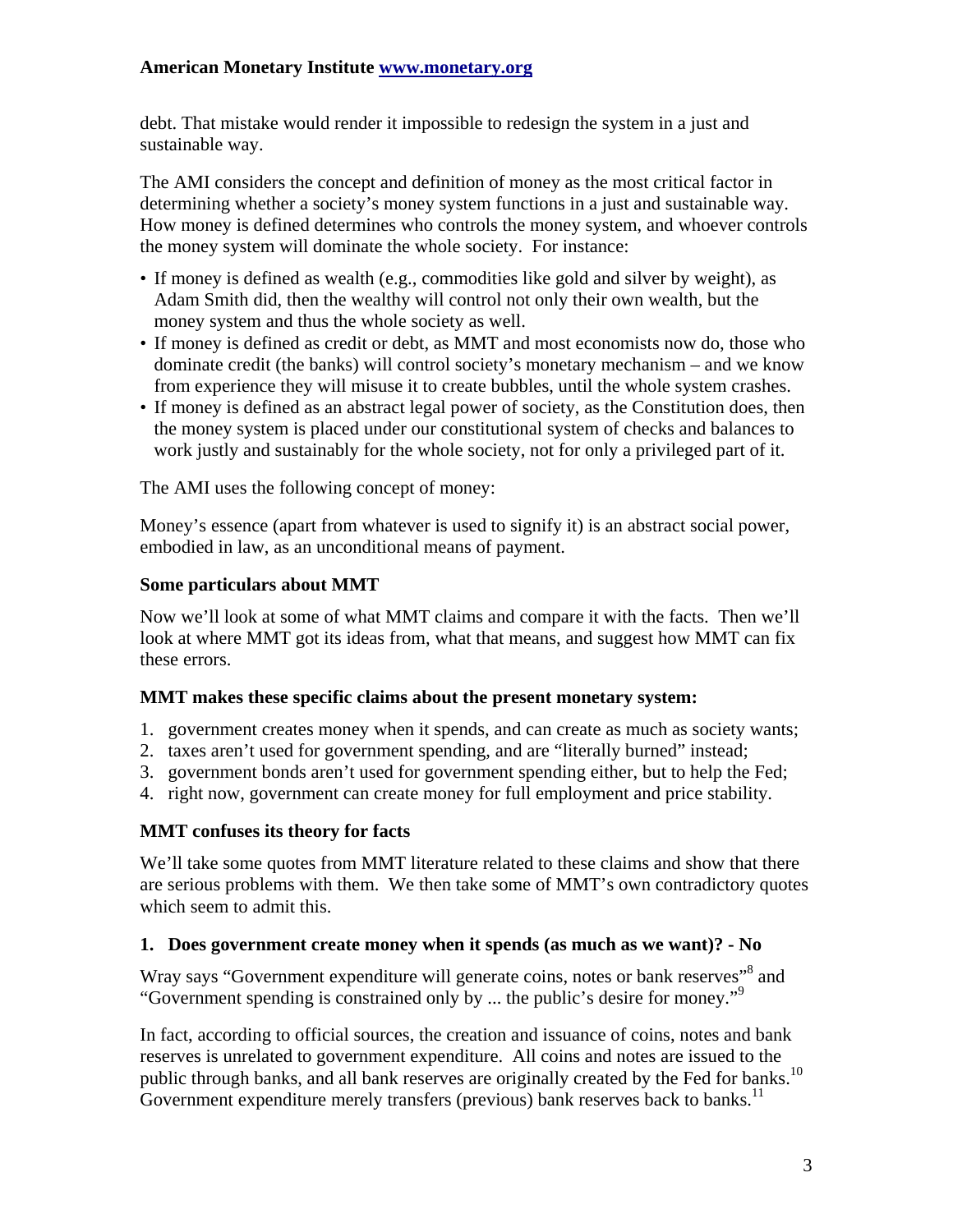Therefore, government spending *is* constrained by present monetary arrangements, not by the public's desire for money.

MMT bases this erroneous claim on the assertion that, as Wray says: "Treasury spends before and without regard to either previous receipt of taxes or prior bond sales."<sup>12</sup>

In fact, Treasury must receive taxes or the proceeds of bond (or other debt) sales into its general (checking) account at the New York Fed before payments can be made from it, as the law prohibits the Fed from making loans or overdrafts to Treasury.13 The Fed has to debit Treasury's account to credit banks' accounts, otherwise its books wouldn't balance.

Therefore, Treasury cannot spend without regard to how much is in its account.

# **2. Is our tax money "literally burned" instead of being spent again? - No**

Wray says "tax receipts cannot be spent"<sup>14</sup> as "the money is literally burned, or simply wiped off the liability side of the central bank's balance sheet."<sup>15</sup>

In fact, Treasury publishes daily statements of its accounts showing that tax funds are transferred to its account at the Fed, and the Fed publishes weekly statements showing these amounts as liabilities on its balance sheet; they are not wiped off.<sup>11</sup> As for burning money, that is a federal crime.<sup>16</sup> Currency re-enters circulation until damaged or worn.<sup>17</sup>

MMT bases its erroneous claims on the belief that, as Wray says: "Taxes are used to drain excessive disposable income."<sup>18</sup>

In reality we're in a deep recession (or depression) right now, most people certainly don't have any excessive disposable income, and yet most people are still being taxed.

# **3. Is government borrowing presently unnecessary? - No**

Wray says "bond sales ... cannot finance or fund deficit spending,"<sup>19</sup> but are done "to" prevent ... a zero per cent bid for reserves, ... allowing the [Fed] to hit its target."<sup>20</sup>

As above, data published by Treasury and the Fed show the proceeds of bond (and other debt) sales go in and out of Treasury's account/s at the Fed; they *are* used.<sup>11</sup> And today the effective bid rate for reserves is at the Fed's target rate of near-zero,  $21$  yet Treasury is still selling more bonds. $^{22}$ 

Yet MMT believes that, as Wray says: "Once domestic households and banks are content with their holdings of government bonds and ... reserves, then government need not ... sell any more bonds." $^{23}$ 

Today holdings of government debt and bank reserves are much higher than ever before, but Treasury is still selling more bonds.<sup>22</sup> Aren't we "content" with government debt yet?

# **4. Is government presently able to create money to create full employment? - No**

Wray says "Treasury's ability to issue fiat money"<sup>24</sup> means "full employment with price stability ... can be achieved, now."<sup>25</sup>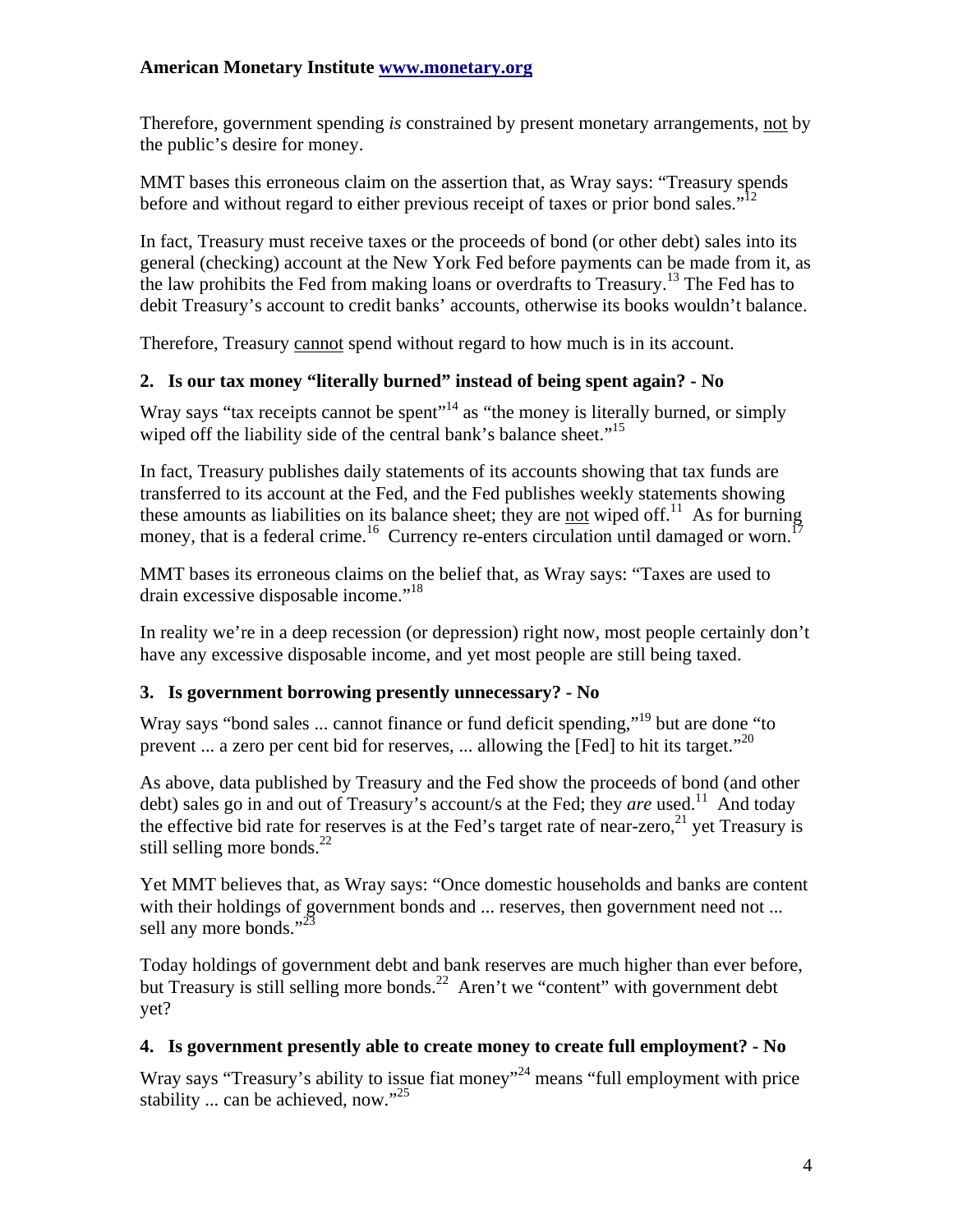Treasury does not 'have the ability to issue fiat money at present,' banks do, so government is not in a position to create and spend money into the economy to achieve full employment and price stability right now.

#### **MMT lacks any real evidence**

We haven't found any real, officially-confirmed, evidence to support what MMT claims. All the official sources we've checked (and we have!) indicate that the facts are contrary to what MMT claims; *under the monetary arrangements that prevail at present*.

Of course, Congress can change these arrangements, and fortunately we have legislation introduced into this Congress which restructures our money system so Treasury can create the money supply (as MMT thinks is happening) to enable full employment and price stability to be achieved and sustained.

## **MMT doubts its own validity**

To their credit, MMT economists like Wray question their own assumptions:

"What if we have erred in our understanding of money, and in our analysis of government budgets? In this case, we must take [federal program] costs seriously."26

In this case, we must ask: What is MMT really doing? We ask because MMT literature sometimes admits something factual, but then reverts straight back to saying things that are completely contradictory to the facts just admitted; e.g., Wray says:

"It is true that the Treasury transfers funds from the private banks to its account at the Fed when it wishes to 'spend'," but in the very next paragraph says: "Treasury cannot withdraw taxes from the economy before spending."<sup>27</sup>

As we've seen above, Treasury's account is debited when it spends, so it must get funds from the economy (since the Fed can't lend it funds). The funds transfer back and forth between Treasury and the economy; so it's pointless saying which direction occurs first.

#### **What else - some other problems with MMT:**

5. Combining the Treasury and Fed together as though they're both "the government":

In fact, the operational arms of the Fed, the 12 Fed banks, are stock-owned by member banks. It should be clear by now that the Fed exists to help banks, not society.<sup>28</sup>

6. Saying money has value because of taxes, that's why people want it, and government decides its value:  $29$ 

In reality, money has value because of what it can buy, we want it for many things, e.g., to buy food (paying taxes is much lower on the list), and sellers usually decide its "value" as such. What enables that value to be created in the first place is people living together in a supportive legal and social structure creating values for living, such as education, science, medicine, technology, the arts, etc.

7. Ignoring the continuous transfer of wealth from poor to rich due to government debt:

A big part of our taxes go to pay interest on debt, held disproportionately by the top 1%.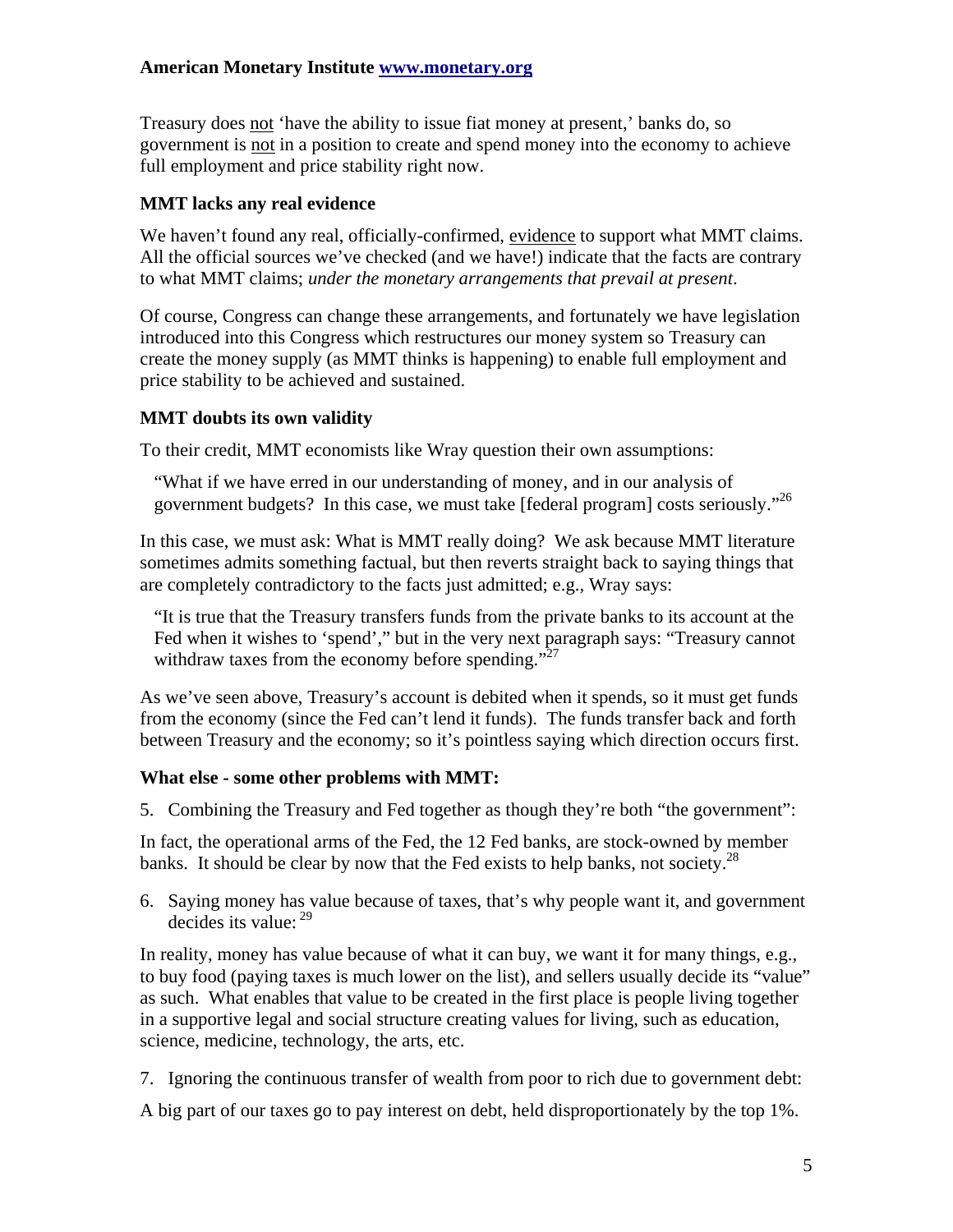8. Ignoring banks' ability to counteract government's effect on the economy at any time:

Banks can shrink the economy by shrinking the money supply (e.g., Great Depression) or expand it with bubbles (e.g., housing) regardless of government deficits or surpluses.

9. Ignoring the continuous theft from society due to private money creation:

Society creates all economic value; private money acts as a private tax on that value.

10. Accepting systematic injustice:

Loaning money into circulation widens wealth and income disparities, as those with the most get the most loans and those with the least get the least; e.g., Wray says: "Clearly, large segments of the population are 'quantity rationed' ... quantity rationing can even be irrational - perhaps discriminatory -" but then says: "We will not dwell on such issues."30

At AMI we do dwell on such issues, because not doing so is a morally bankrupt position.

# **MMT goes back and forth in its logic**

MMT backtracks on the timing of government spending and tax transfers; e.g., Wray says: "Treasury transfers funds ... to its account at the Fed simultaneously as it spends."<sup>31</sup> That's a lot different from "Treasury spends before and without regard to ... receipt of taxes"10 (as quoted above). So MMT admits that Treasury does need funds to spend.

MMT even admits that banks control our money supply; e.g., Wray says: "the supply of bank money depends on the supply of loans which is not under the control of the government."<sup>32</sup>

We need bank money before anyone can get cash, buy government bonds, or pay taxes. Thus banks have total control over our money supply: nobody (including government) can get any money unless a bank decides to make a loan or purchase.

MMT fails to realize that this vast power is in private hands, not in the hands of society through government. We're supposed to be living in a democracy, not a plutocracy.

MMT also admits the Fed exists to serve the needs of banks, not society; e.g., Wray says: "the [Fed] cannot ... refuse to provide reserves ... needed by the ... private banking system ... **as all banking systems operate with a fractional reserve system**, banks ... are automatically loaned reserves."33 (emphasis added)

All of this gives a very different impression of the main assertions of MMT.

# **Where MMT got its mistaken ideas from: The 'Smoking Gun' and fatal error**

MMT got its mis-definition of money from two articles written by "A. Mitchell Innes" (actually A. Mitchell-Innes), a top British diplomat to America at the time the Fed was being established. Innes only ever wrote two articles on money (the second was only to drive home the first), and in effect they created a "backstory" for the new Fed system.<sup>34</sup> Innes is the rotten apple. Following Innes has led MMT down a hole.

# **Through the Looking-Glass, and What MMT Found There . . .**

Through a maze of inaccuracies and inconsistencies, Innes created a "theory" which says: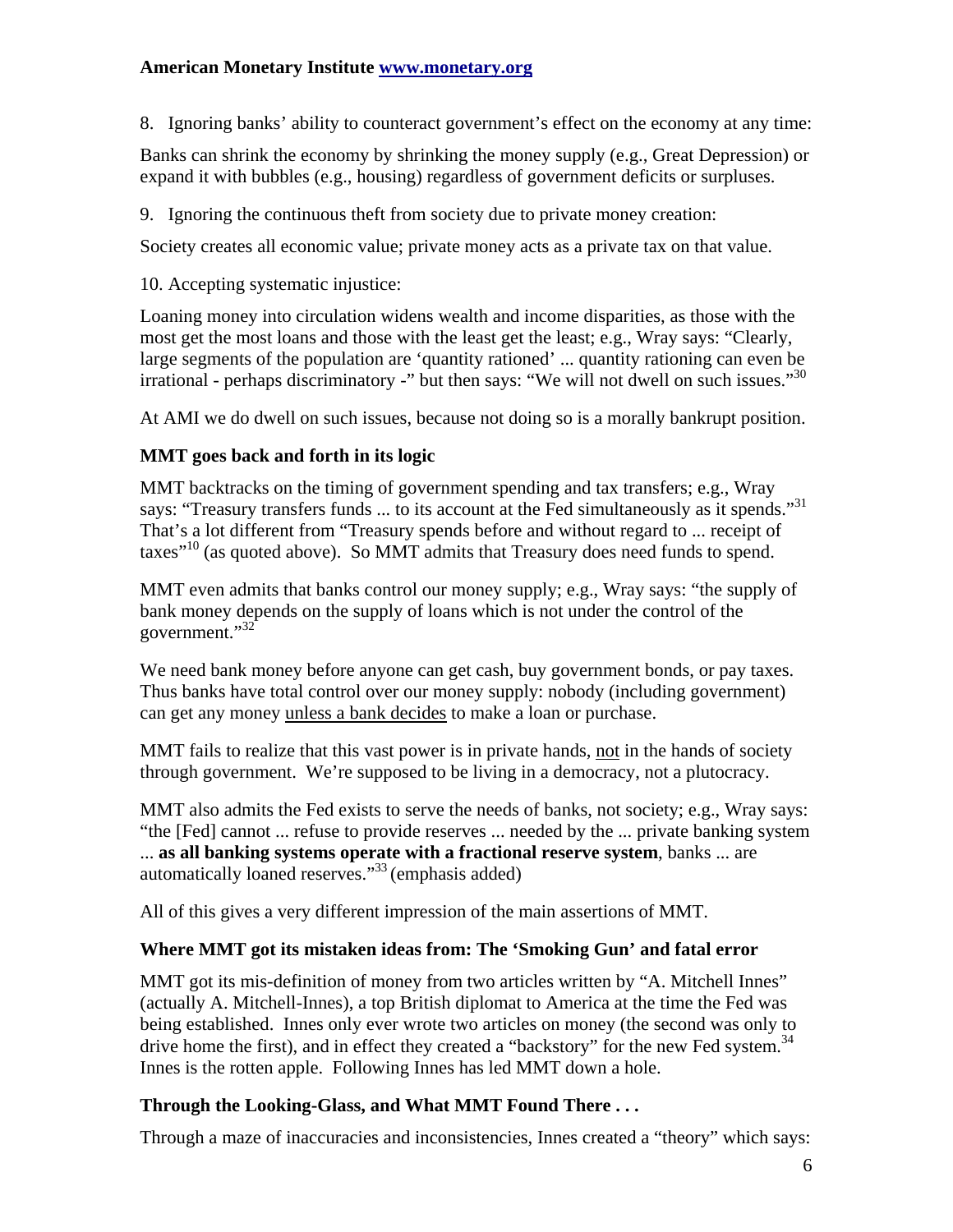"It is the issue of money which is the burden and the taxation which is the blessing." $35$ 

Take a moment to test this theory against your own experience. Have you ever felt this? This is backward thinking. Innes tricked serious people by removing the concept of money and replacing it with debt.<sup>36</sup>

Substituting debt for money inverts the idea of money. It turns good into bad; and has a domino effect: inverting everything else to give a totally inverted view of the real world.

## **The inherent problem with MMT: it keeps the present problems in place**

Under present arrangements, all money is issued with debt (but it doesn't have to be). Issuing money with debt places an unnecessary interest burden on our money supply and makes it susceptible to collapse and susceptible to private, often corrupt, interests. These are existential threats to our economy and society that MMT fails to address.

#### **It's okay, there** *is* **a way out: HR 2990**

It doesn't have to be like this. We need a simple system which every normal person can understand. There is already a bill in Congress which gives us a simple system which isn't prone to endless bubbles and crashes. This bill is HR 2990 and it's main goals are full employment and price stability, which are the main goals of MMT too. HR 2990 explicitly takes the money power back into Congress, where it belongs, which is where MMT says it belongs too.

HR 2990 enables government to spend money without taxing or borrowing, i.e, the functional approach MMT espouses. HR 2990 requires non-inflationary results and provides funds to improve our infrastructure and education at all levels.

HR 2990 is the missing link that makes what MMT says happens really happen, by treating money as money, not debt.

MMT needs HR 2990 for the things they say they want to become a reality. MMT can then be about calling for more money instead of more debt - a more reasonable position, and a much easier sell politically.

#### **Conclusion**

MMT economists are commended for at least looking at money creation, when almost all other economists don't even consider it, but they look at it in such an inaccurate way that MMT is rendered useless in any practical sense.

This is because MMT has embedded within it a mis-definition of money as debt, meaning the harder we work as a society, the more in debt we get, meaning we have to work even harder, use more resources, get into more debt, and so on, i.e., it's a self-defeating system.

Thus MMT fails to address the source of economic instability and the driver of the social and environmental degradation we see all around us. It proposes putting an ambulance at the bottom of the cliff whenever there's a crash, instead of preventing them happening.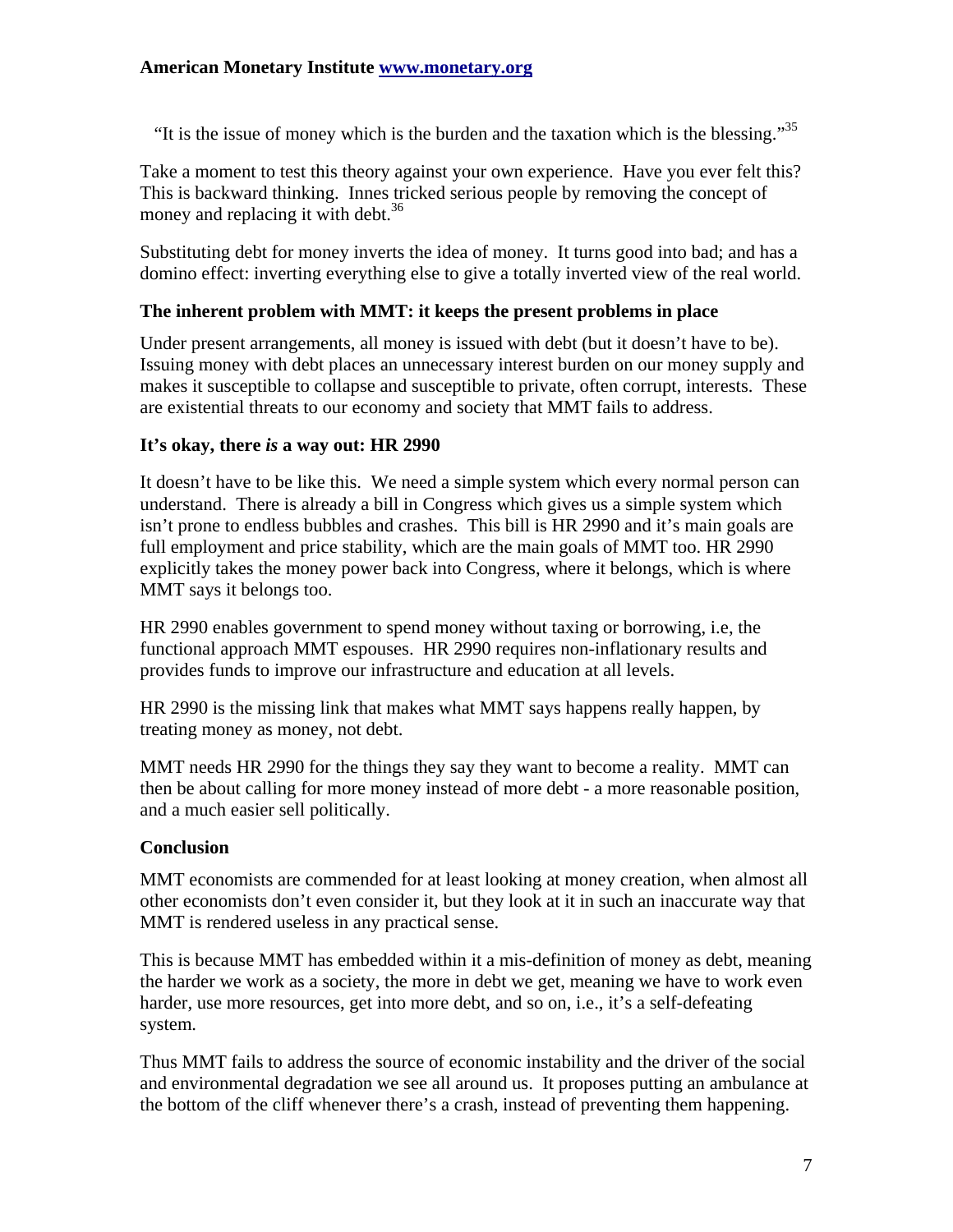This error comes from the mis-definition of money as debt. The mis-definition of money as debt is incompatible with the Chartal (legal) nature of money that MMT espouses, and history shows us that it is also incompatible with MMT's stated goals of full employment and price stability. Therefore, MMT has to treat money as money: a necessary medium of exchange - without associated debt - if it wants our money system to reflect reality.

Treating money as money is a pre-requisite for any realistic and sustainable solution. Only then can we enjoy the benefits of technology without endless toil and resource use. When economics is founded on reality, not theory, we'll all be better off.

# **References**

Bech, Morten L. (2008), "Intraday Liquidity Management: A Tale of Games Banks Play", *Federal Reserve Bank of New York Policy Review*, September 2008, New York, NY: Federal Reserve Bank of New York, pp. 7-23.

Coleman, Stacy Panigay (2002), "The Evolution of the Federal Reserve's Intraday Credit Policies", *Federal Reserve Bulletin*, February 2002, Washington, D.C.: Board of Governors of the Federal Reserve System, Division of Reserve Bank Operations and Payment Systems, pp. 67-84.

del Mar, Alexander ([1895] 1978), *History of Monetary Systems*, Clifton, NY: Augustus M. Kelley.

Febrero, Eladio (2008), "Three difficulties with Neo-Chartalism"[\*], *XI Jornadas de Economía Crítica*, Bilbao, Spain: La Asociación de Economía Crítica; *Journal of Post Keynesian Economics*, 31 (3), 2009, Armonk, NY: M. E. Sharp, Inc., pp. 523-541.

Federal Reserve Bank of New York, "How Currency Gets into Circulation", Fedpoint, June 2008 [\(http://www.newyorkfed.org/aboutthefed/fedpoint/fed01.html\)](http://www.newyorkfed.org/aboutthefed/fedpoint/fed01.html).

Federal Reserve Bank of New York, "Currency Processing and Destruction", Fedpoint, October 2011 ([http://www.newyorkfed.org/aboutthefed/fedpoint/fed11.html\)](http://www.newyorkfed.org/aboutthefed/fedpoint/fed11.html),

Federal Reserve System (2005), *The Federal Reserve System: Purposes and Functions*, Washington, D.C.: Board of Governors of the Federal Reserve System, Ninth Edition, June 2005.

Federal Reserve System (2011), *Federal Reserve Policy on Payment System Risk*, As amended effective March, 24, 2011, Washington, D.C.: Federal Reserve System.

Federal Reserve System (2011), "Currency and Coin Services", Payment Systems, Last update: July 20, 2011 [\(http://www.federalreserve.gov/paymentsystems/coin\\_about.htm\)](http://www.federalreserve.gov/paymentsystems/coin_about.htm).

Federal Reserve System (2012), *Account Management Guide*, March, 2012, Washington, D.C.: Federal Reserve System.

Federal Reserve System, Federal Reserve Statistical Release H.4.1, Release Date: March 15, 2012 ([http://www.federalreserve.gov/releases/h41/20120315/\)](http://www.federalreserve.gov/releases/h41/20120315/).

Federal Reserve System, Federal Reserve Statistical Release H.15, Release Date: March 19, 2012 ([http://www.federalreserve.gov/releases/h15/20120319/\)](http://www.federalreserve.gov/releases/h15/20120319/).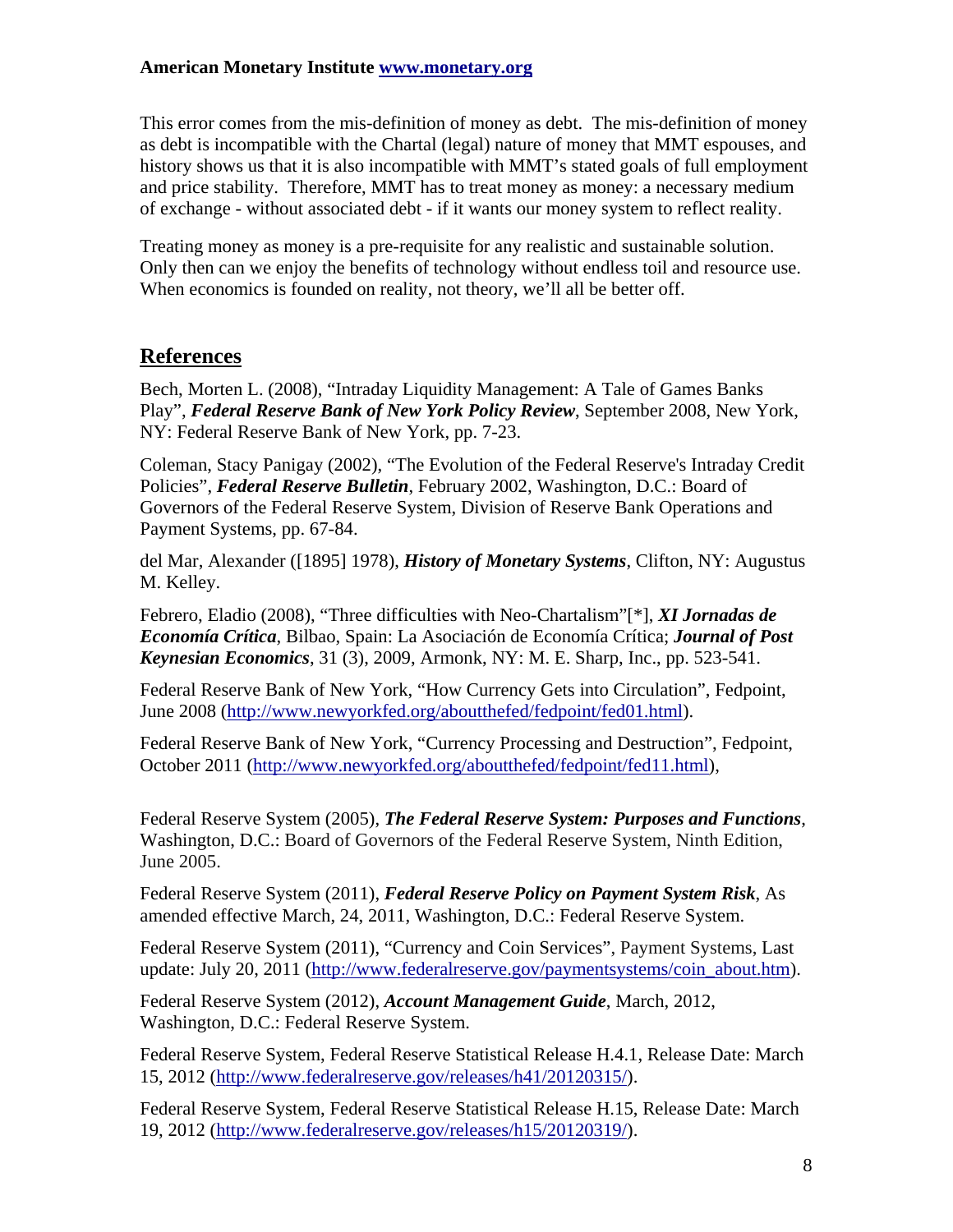Franklin, Benjamin ([1786] 1987), "The Retort Courteous", *Franklin: Writings*, New York, NY: Library of America.

Franklin, William Temple (1819), *The posthumous and other writings of Benjamin Franklin*, London: A. J. Valpy.

Mitchell-Innes, Alfred ["A. Mitchell Innes"] (1914); "The Credit Theory of Money", [American] *Banking Law Journal*, Dec./Jan., 1913/14.

Sparks, Jared (Ed.) ([1836] 1840), *The works of Benjamin Franklin, Vol. II*, Boston, MA: Whittemore, Niles, and Hall (reprint 1856).

US Mint, 2011 Annual Report, Washington, D.C.: United States Mint.

US Treasury, Daily Treasury Statement, March 19, 2012, Washington, D.C.: Department of the Treasury, Financial Management Service (<https://www.fms.treas.gov/fmsweb/viewDTSFiles?dir=w&fname=12031900.pdf>).

US Treasury, Treasury Direct, Historical Auction Query, March 1-19, 2012, Washington, D.C.: Department of the Treasury ([http://www.treasurydirect.gov/RI/OFAuctions\)](http://www.treasurydirect.gov/RI/OFAuctions).

Wray, L. Randall (1998), *Understanding Modern Money: The Key to Full Employment and Price Stability*, Cheltenham, UK: Edward Elgar.

Wray, L. Randall (2003), "Functional Finance and US Government Budget Surpluses in the New Millennium", *Reinventing Functional Finance: Transformational Growth and Full Employment*, edited by Edward Nell and Mathew Forstater, Cheltenham, UK: Edward Elgar.

Wray, L. Randall (Ed.) (2004), *Credit and State Theories of Money: The Contributions of A. Mitchell Innes*, Cheltenham, UK: Edward Elgar.

Zarlenga, Stephen A. (2002), *The Lost Science of Money: The Mythology of Money the Story of Power*, Valatie, NY: American Monetary Institute.

Zarlenga, Stephen A. (2006), "Is the Federal Reserve System a Governmental or a Privately controlled organization?", Valatie, NY: American Monetary Institute.

Zarlenga, Stephen A. (2010), "Brief Comments on Innes's 'Credit Theory of Money'", Valatie, NY: American Monetary Institute.

\* MMT forms part of a sub-branch of economic theories called "Neo-Chartalism" which itself forms part of a branch of economic theories called "Post-Keynesian" (after the late economist John Maynard Keynes).

#### **Notes:**

- 1 del Mar, 1895, p. 101; Zarlenga, 2003, p. 4
- $2$  Wray, 1998, p. 54 (paragraphs 1 and 2)

- 4 Franklin, 1819, p. 488; Sparks, 1840, p. 504; Franklin, 1987, p. 1127; Zarlenga, 2002, p. 380-81
- 5 Zarlenga, 2002, p. 381-82, and p. 388, note 37
- $6$  Wray, 1998, p. 95, note 6; Wray, 2003, p. 15, note ix (using slightly different words/terms)
- 7 Wray, 1998, p.12
- 8 Wray, 1998, p. 80; Wray, 2003, p. 6

9 Wray, 1998, p. 87

<sup>3</sup> Wray, 1998, p. 62